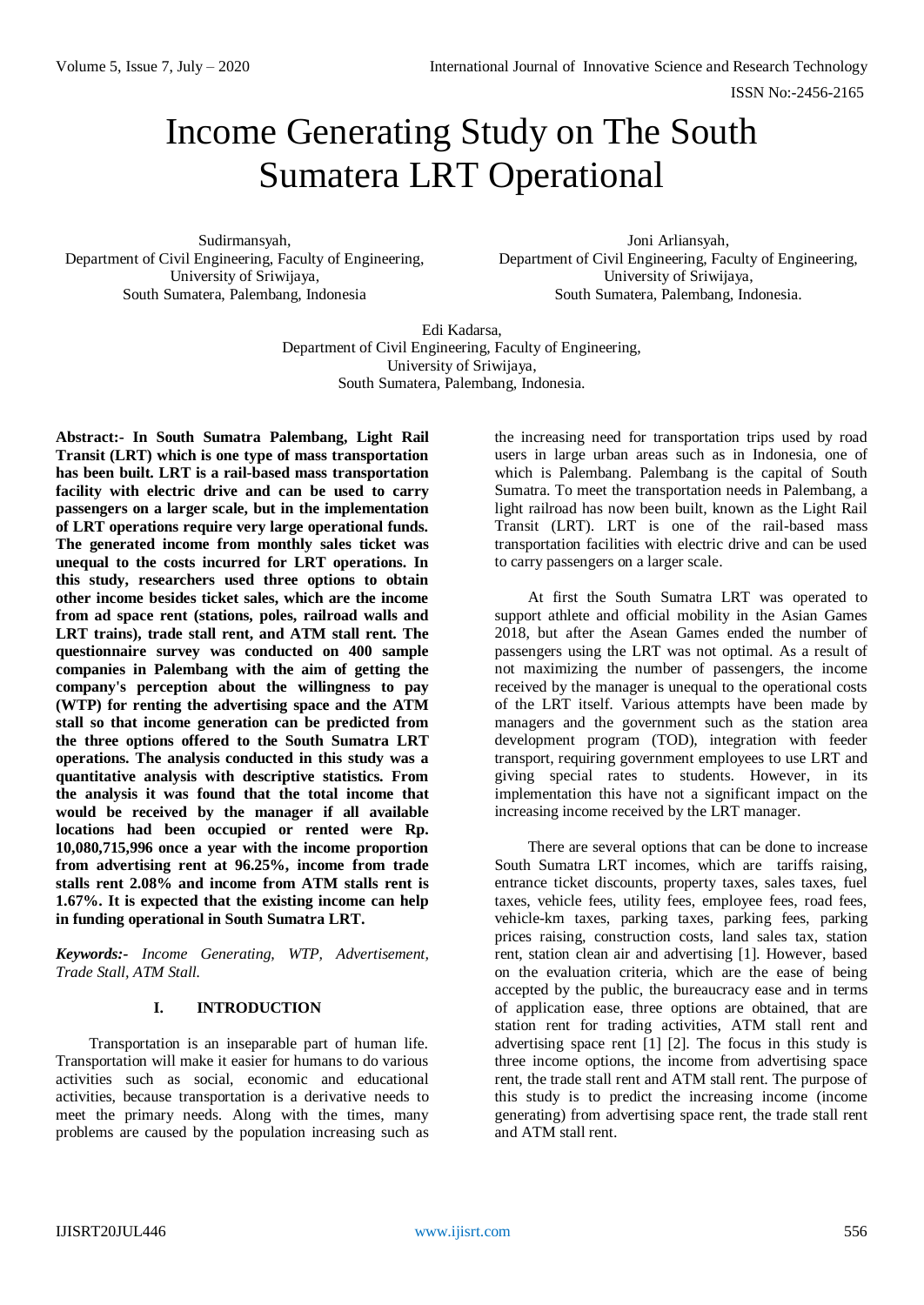## **II. LITERATURE REVIEW**

## A. *Income Generating*

Income Generating means getting or increasing revenue that can be done by identifying potential businesses, adding value and getting technical assistance from certain parties [3]. Income generating in transportation is income from operational and nonoperational transit [4].

There are 18 (eighteen) options for increasing income according to [1] rates raising, discounted admission fees, property taxes, sales taxes, fuel taxes, vehicle fees, utility fees, employee fees, road fees, vehicle-km taxes, parking taxes, parking fees, raising parking prices, construction costs, land sales tax, station rent, station clean air and advertising. While the most options accepted by the public are the costs of developing transportation, station rent and advertising. Whereas [2] gives the option of adding nonoperational income by developing a business-oriented station area (TOD). Likewise to increase income on campus by leasing infrastructure to traders and entrepreneurs [3]. Utilization of transportation facilities and infrastructure is a place for advertising to increase transportation companies income [5][6].

## B. *Advertising*

Advertising is all forms of non-personal presentation, ideas promotion, goods or services promotion conducted by paid sponsors [7]. Advertising is non-personal communication paid through various media by business companies, non-profit organizations, or individuals, which in some way are identified in certain messages. Advertising is effective when the advertisement reaches the objectives to be achieved by advertisers [8]. Basically the ultimate goal of advertising is to stimulate or encourage sales.

Advertisement or billboards based on the used media, can be divided into two, which are audio and visual signage. Audio billboards are billboards that are manifested through sound both directly and indirectly while visual billboards are billboards that are manifested in the form of images. Examples of visual signage are posters, banners, placards, etiquette, leaflets, brochures, logos, name boards, and billboards. While the example of audio-visual signage is videotron.

## C. *Ability to Pay (ATP) and Wilingness to Pay (WTP)*

Ability to pay is the ability of a person or company to pay for the services it has received based on income that is considered ideal. According to [9] the approach used in the ATP analysis is based on the allocation of costs for transportation and the income it receives, in other words ATP is the ability of the community to pay for the travel costs it does. Ability to pay is the ability of a person to pay for the services he has received based on income that is considered ideal. The approach used in the ATP analysis is based on the amount of company income per month, the allocation of costs for investment both for the advertising space rent, trade stall rent and ATM stall rent and the intensity or frequency per month. Factors that influence

ATP are the amount of company income per month, the allocation of costs for investment from income per month, the percentage of costs for investment from the allocation of costs for investment, the intensity of investment and the number of assets owned [10]. The equation used is as follows:

$$
ATP = (It \, x \, Pp \, x \, Pt)/Ft \tag{1}
$$

With:

*ATP* : Ability to Pay

*It* : The income average once a year

*Pp* : The Persentage Average of cost allocation investment once a year

*Pt* : The Persentage Average of cost allocation investment

*Ft* : Frequency

Willingness to Pay (WTP) is the user's willingness to issue services or rewards for facilities that have been received. Willingness to pay is the highest price a person (consumer) is willing to pay to get a benefit in the form of goods or services, as well as making a benchmark of how much potential customers appreciate the goods or services [11]. The approach used in the analysis of WTP is based on user perceptions of the rates that will be made for advertising, trade stall rent and ATM stall rent. The factors which influence WTP are user perceptions of the level of service quality, user utilities of public transport used, facilities provided by operators and user income [9].

To get advertising prices based on respondents' willingness to pay, it can be calculated with the following equations:

To get the WTP price for the ads type, the following equation is used:

#### WTPadstype

| $=$ $\sum$ Rates agreed x Number of Respondents |     |
|-------------------------------------------------|-----|
| Number of Respondents for Each Ad Type          | (2) |

To get the price of WTP, the trade stall rent use the following equation:

#### WTPtradestall

 $= \sum$  Rates agreed x Number of Respondents Number of Respondents for Each Station (3)

Meanwhile, to get the WTP price for the ATM stall rent, the following equation is used:

#### WTPATMstall

| $= \sum$ Rates agreed x Number of Respondents |     |
|-----------------------------------------------|-----|
| Number of Respondents for Each Station        | (4) |

The use of the WTP equation is based on the three proposed funding options, which are the advertising rent, the trade stall rent and ATM stall rent.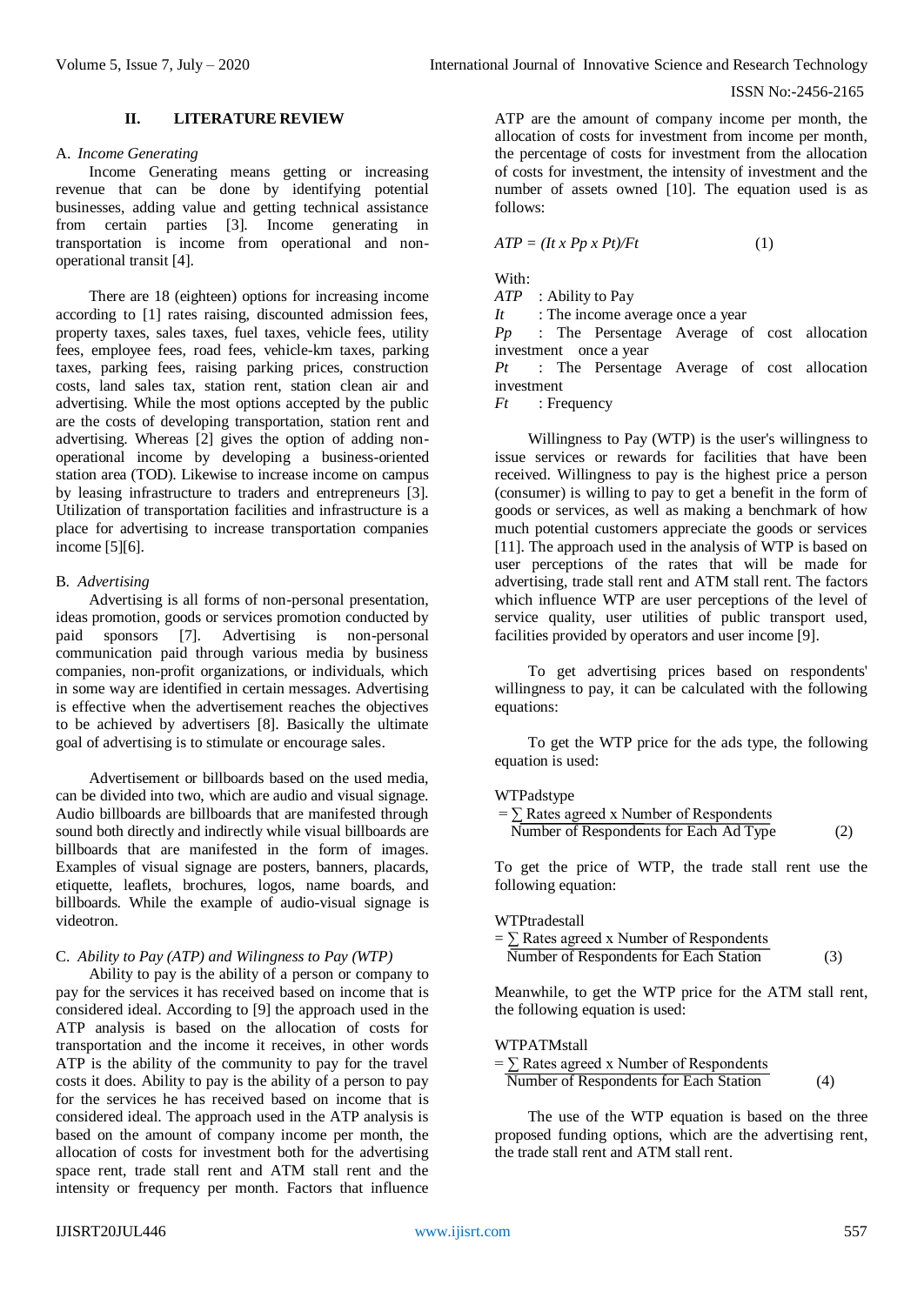## **III. METHODOLOGY**

To answer the problem and the purpose of the study; the steps are as follows:

- $\triangleright$  Determine and formulate the problems which exist in the field, the income problem that is unequal to the South Sumatra LRT operational funding expense.
- $\triangleright$  Determine the goal, which is to predict an increase in income (Income Generating) for South Sumatra LRT managers in one year.
- Determine data collection methods that consist of primary data in the form of advertising price data, the trade stall rent prices and the ATM stall rent prices with interview surveys and questionnaire surveys of 400 companies and banks in Palembang, while secondary data is obtained from various related agencies the usefulness of the data is to determine the number of companies that are respondents, determine the location and extent of the lease, the number of passengers at the station and the LHR of the road traversed by the South Sumatra LRT route.
- Questionnaire arrangements are carried out to look for company perceptions of interests, location, type of advertisements, prices to be paid for Willingness to Pay (WTP), area or number of units and duration of rental.
- $\triangleright$  Data processing and analysis methods for obtaining predictions of increased income (income generating) from the advertising space rent, the trade stall rent and ATM stall rent conducted with Ms. Excel, tabulation and quantitative descriptive analysis. The stages of data processing are as follows:
- Determine the station category and the road category based on the number of passengers and the LHR of the Road.
- Calculate the income from advertisement rent To calculate the income from advertisement rent, take

the following steps:

- $\checkmark$  Determine which type of advertisement is the most desirable
- $\checkmark$  Determine the rental price (WTP) based on location.
- $\checkmark$  Determine the area of available rental space
- $\checkmark$  Calculate the advertisement rent income
- Calculate income from the trade stall rent

To calculate the trade stall rent income, the following steps are taken:

- $\checkmark$  Determine the rental price (WTP) based on the station category
- $\checkmark$  Determine the area of the stall rent
- $\checkmark$  Calculate the trade stall rent income
- Calculate the ATM stall rent income

To calculate the ATM stall rent income, the following steps are taken:

- $\checkmark$  Determine the location of rental based on interests
- $\checkmark$  Determine the rental price (WTP) based on the station category
- $\checkmark$  Calculate the ATM stall rent income

# **IV. ANALYSIS AND DISCUSSION**

# A. *Income Generating*

Income prediction analysis of the 3 (three) proposed income options, which are the advertising space rent income(stations, poles, railroad walls and trains), the trade stall and the ATM stall rent incomes. The stages to get an increase in income (income generating) are as follows:

| $\triangleright$ Determination of Station Criteria Based on Number of |
|-----------------------------------------------------------------------|
| Passengers and Road Criteria Based on Road LHR.                       |

| Criteria        | Station     | The Passengers |  |
|-----------------|-------------|----------------|--|
|                 | Name        | Number         |  |
|                 | SMB II      | 46.683         |  |
|                 | airport     |                |  |
| Crowded         | Asrama Haji | 34.668         |  |
| $>$ 34.011      | <b>Bumi</b> | 35.562         |  |
|                 | Sriwijaya   |                |  |
|                 | Ampera      | 44.807         |  |
|                 | DIKA        | 51.808         |  |
|                 | Punti Kayu  | 14.783         |  |
| Normal 10.930 - | Demang      | 13.521         |  |
| 34.010          | Cinde       | 14.931         |  |
|                 | Polresta    | 16.212         |  |
|                 | Jakabaring  | 16.403         |  |
|                 | <b>RSUD</b> | 7.879          |  |
| Quiet           | Garuda      | 8.569          |  |
| < 10.929        | Dempo       |                |  |
|                 | Dishub      | 5.646          |  |

Table 1:- Station Criteria Based On the Number of Passengers Source : [12]

Determination of station criteria and road criteria are calculated based on data on the number of passengers at the station and the road LHR that has been obtained [12], it can be classified into station categories based on criteria, which are stations with crowded criteria, stationary with normal criteria and stations with quiet criteria. These criteria can be seen in TABLE 1.

Road criteria based on road LHR can be grouped into three, which are roads with high, medium and low LHR, can be seen in TABLE 2 the following:

| Roads Criteria (LHR) | Roads Name              | <b>LHR</b> |
|----------------------|-------------------------|------------|
| Low < 2953           | Jl. Letjend Harun Sohar | 2.754      |
|                      | Jl. H. Bastari          | 2.243      |
| Medium 2.953 - 6.166 | Jl. Bandara             | 3.000      |
|                      | Jl. H. Burlian          | 3.856      |
|                      | Jl. Angkatan 45         | 6.096      |
|                      | Jl. Kapten Arivai       | 3.468      |
| High > 6.166         | Jl. Demang Lebar Daun   | 7.625      |
|                      | Jl. Sudirman            | 8.670      |

Table 2:- Road Criteria Based On Average Daily Traffic

(LHR)

Source : [12]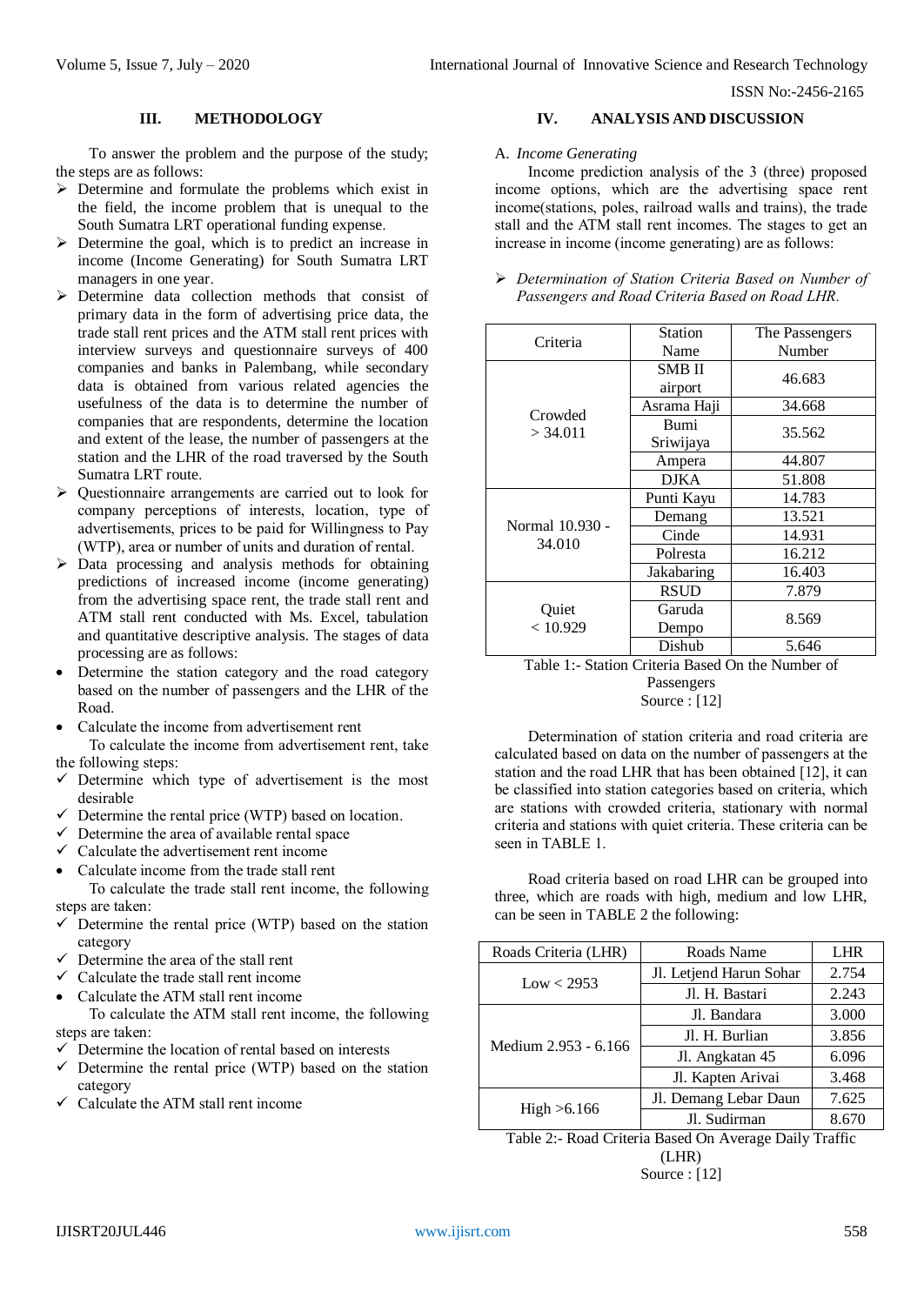# *The Advertising Space Rent Income*

There are 4 (four) locations of advertisements that will be used as rental space for advertisement, they are at the station, on the pole, on the outside wall of the railroad which is at the intersection and on the LRT train.

- Income from the rent of ad place on the Station
- Determine the type of ad desired

Based on the survey results found that 75% of respondents choose the type of Poster advertisement.

 $\checkmark$  Determine WTP prices based on ad type and station criteria

Based on the survey, the price that the company wants to pay is based on the location of the station and the type of advertisement chosen. Therefore, to get the price based on the type of advertisement according to station criteria, tabulation of the most desirable ad type (poster) with the station location is then calculated using the WTP equation (2). Based on the calculation, the rental price for the

advertisement on the station is based on location, and station criteria can be seen in TABLE 3 the following:

| <b>Station Criteria</b> | Price $(Rp)/m^2$ /month       |
|-------------------------|-------------------------------|
| Crowded                 | 520.969                       |
| Normal                  | 375.000                       |
| Ouiet                   | 355.556                       |
| _ _ _ _                 | .<br>$\overline{\phantom{a}}$ |

Table 3:- WTP Price Based On Station Criteria

 $\checkmark$  Determine the area of advertising rental place available on the station

Based on the data obtained [12], observations, and measurements in the field, obtained the area of advertising rent on the station. There are two typical stations, namely a typical general station with a total of 12 (twelve) stations and a typical airport station totaling 1 (one) station. The location of advertisements at a typical station can be seen in Figure 1. below:



Fig 1:- The advertisement location is on the Station, Source: [12]

Total area data available at two typical stations can be seen in Table 4 As follows:

| Station | The location of<br>advertisements | Wide $(m2)$ | The Total Area<br>(m <sup>2</sup> ) |
|---------|-----------------------------------|-------------|-------------------------------------|
|         | Pole (pier)                       | 28          |                                     |
|         | Elevator                          | 48          | 207                                 |
| Typical | Escalator                         | 21          |                                     |
|         | Platform Wall                     | 110         |                                     |
|         | Platform Wall                     | 70          |                                     |
| Airport | Platforms Top<br>Beam             | 36          | 106                                 |

Table 4:- Area Of Advertisement Available On The Station

Based on table 4 the total area available at a typical station is 207 m2 located on a pole on the station, on the elevator, on the escalator, and on the platform wall which is on the second floor of the station. The total of typical stations is 12 stations along the LRT route. While the airport station with only one station and is located within the SMB II Airport area has a total area of available adverts is 106 m2 located on the second floor of the station. On the first floor of the SMB II Airport station cannot be used as an ad rental place, trade kiosks, or ATM kiosks because it is used as a management office.

Based on a survey conducted on respondents, then got the assumption is obtained that the area of the ads that will be used to advertise in one year is based on the percentage of respondents' interest in advertising on the station. The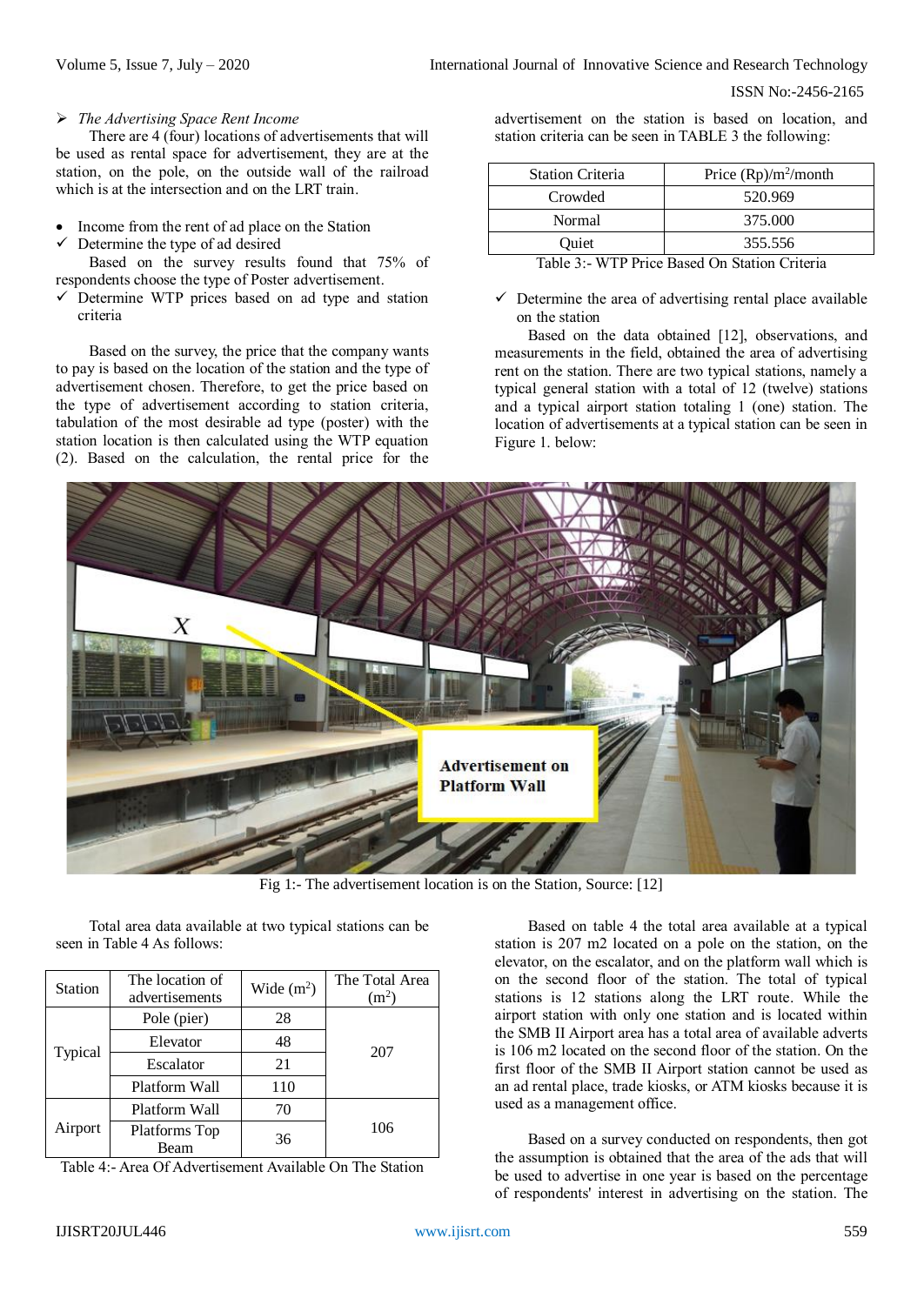percentage of respondents' interests is used as a basis for the potential use of advertisements to be installed or rented by companies. Then based on the calculation, the percentage of respondents' interest and the assumption of the area of the advertisements to be used can be seen in TABLE 5 as follows:

| The location of advertisements | Percentage of interest (%) | Wide Place Available $(m2)$ | Wide $(m2)$ |
|--------------------------------|----------------------------|-----------------------------|-------------|
| SMB II airport                 | 30,60%                     | 106                         | 32,43       |
| Asrama Haji                    | 2,80%                      | 207                         | 5,79        |
| Punti Kayu                     | 4,20%                      | 207                         | 8,69        |
| <b>RSUD</b>                    | 0,70%                      | 207                         | 1,44        |
| Garuda Dempo                   | 0,70%                      | 207                         | 1,44        |
| Demang                         | 2,80%                      | 207                         | 5,79        |
| Bumi Sriwijaya                 | 14,60%                     | 207                         | 30,22       |
| Dishub                         | 2,80%                      | 207                         | 5,79        |
| Cinde                          | 6,30%                      | 207                         | 13,04       |
| Ampera                         | 20,80%                     | 207                         | 43,05       |
| Polresta                       | 2,80%                      | 207                         | 5,79        |
| Jakabaring                     | 0,70%                      | 207                         | 1,44        |
| <b>DJKA</b>                    | 10,40%                     | 207                         | 21,52       |
|                                | Total                      |                             | 176,50      |

Table 5:- Assuming the Area of the Advertisement Place Used On the Station

 $\checkmark$  Calculate income from Rental of Advertisements on the Station

Based on calculations that have been done, the price (WTP) is obtained based on the location of the station and

the assumption of the area used in one year. Then the prediction of income can be calculated from the advertisement located on the station, which can be seen in TABLE 6 The following:

| <b>Station</b> | Price $(Rp)/m^2$ /month | Wide Place Available $(m^2)$ | Duration (month) | Income (Rp)/year |
|----------------|-------------------------|------------------------------|------------------|------------------|
| Bandara SMB II | 520.969                 | 32,43                        | 12               | 202.777.806      |
| Asrama Haji    | 520.969                 | 5,79                         | 12               | 36.234.436       |
| Punti Kayu     | 375.000                 | 8,69                         | 12               | 39.123.000       |
| <b>RSUD</b>    | 355.556                 | 1,44                         | 12               | 6.182.408        |
| Garuda Dempo   | 355.556                 | 1,44                         | 12               | 6.182.408        |
| Demang         | 375.000                 | 5,79                         | 12               | 26.082.000       |
| Bumi Sriwijaya | 520.969                 | 30,22                        | 12               | 188.936.701      |
| Dishub         | 355.556                 | 5,79                         | 12               | 24.729.631       |
| Cinde          | 375.000                 | 13,04                        | 12               | 58.684.500       |
| Ampera         | 520.969                 | 43,05                        | 12               | 269.170.095      |
| Polresta       | 375.000                 | 5,79                         | 12               | 26.082.000       |
| Jakabaring     | 375.000                 | 1,44                         | 12               | 6.520.500        |
| <b>DJKA</b>    | 520.969                 | 21,52                        | 12               | 134.585.048      |
|                | <b>Total Income</b>     |                              |                  | 1.025.290.532    |

Table 6:- Prediction of Rental Revenue Advertisement in LRT Stations

Based on TABLE 6 Then, it can be identified the total income from the rent of ad place on the station with the type of poster adverts based on the available ad place and the duration of ad rent for one year is Rp. 1,025,290,532.

- The revenue of advertisement rent place on the pole
- $\checkmark$  Determine the desirable ads type

Based on the processing of data found that the type of ads most desired to be installed on the pole is the type of poster with has 41.7% percentage of respondents, then the calculation of income only on the type of ads poster.

 $\checkmark$  Determine the price of the rent (WTF) based on the location

To get the prices based on the location and the type of advertisements, respondents can be using tabulation performance and calculated by the WTP equation. According to the calculation, the rental price of the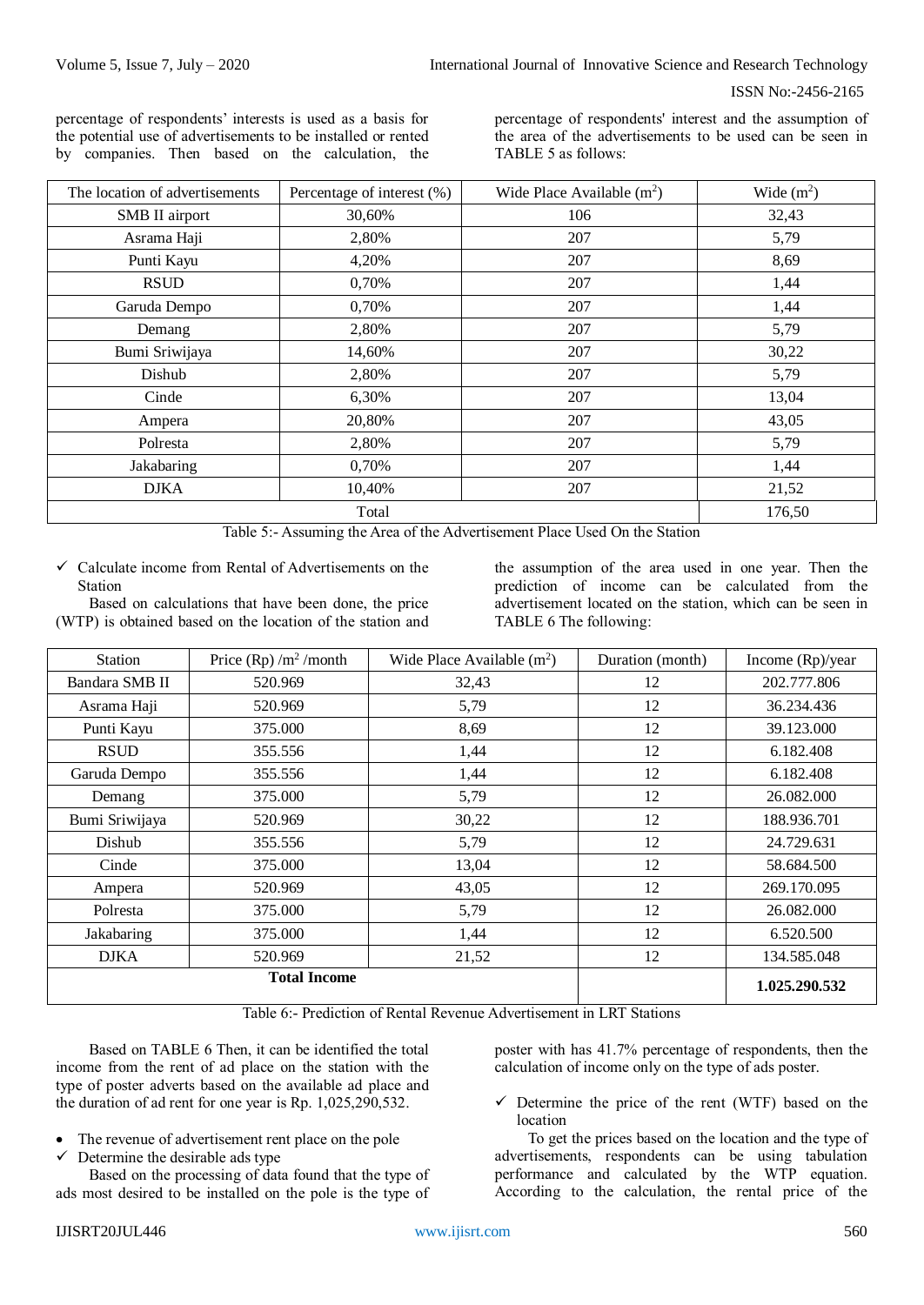advertisement respondent wishes to pay by obtained the location of the pole advertisement based on the type of poster advertisement, it can be seen in the following Table 7

| The road Criteria (LHR) | The Price $(Rp)/m2/m$ onth |
|-------------------------|----------------------------|
| Low                     | 446.250                    |
| Medium                  | 450.000                    |
| High                    | 452.941                    |

Table 7:- The Price of WTP Based On the Road

 $\checkmark$  Determine the area of advertising space that is available on the LRT pole

Based on the observations and measurements in the field, there are three pillar categories were obtained, namely the pole on the roadside, the middle of the road, and the middle of the road under the station. The pole on the roadside has the potential to rent ads only on both sides because on the outside and the opposite side, the current cannot be seen by road users. The pole in the middle of the road has the same dimensions as the pole on the side of the road but has the potential for rental places on all four sides because the driver can see advertisements on all four sides of the pole. The poles below the station have larger pole dimensions and the potential for advertising on all four

sides because all four sides of the mast can be seen by road users. The location of the pole for the advertisement below the station can be seen in Figure 2. as follows:



Fig 2:- Pole advertisement

Based on the measurements on the field, obtained the total area of advertising that available at the LRT pole, consisting of the location of the pole which is on the roadside, the location of the pole located in the middle of the road and the location of the pole located in the middle of the road under the station. The total area of advertising in the LRT pole can be seen in TABLE 8 the following data are :

| The pole location       | Roadside | The road under the station | The middle of the road | The broad amount |
|-------------------------|----------|----------------------------|------------------------|------------------|
| Jl. Bandara             | 36       | 182                        | 1.310                  | 1.546            |
| Jl. Letjend Harun Sohar | 93,6     | 182                        | 1.253                  | 1.575            |
| Jl. H. Burlian          | 64,8     | 546                        | 1.930                  | 2.573            |
| Jl. Demang Lebar Daun   | 50,4     | 182                        | 302                    | 560              |
| Jl. Angkatan 45         | 72       | 182                        | 763                    | 1.053            |
| Jl. Kapten Arivai       | 28,8     | 182                        | 216                    | 441              |
| Jl. Sudirman            | 36       | 364                        | 806                    | 1.224            |
| Jl. H. Bastari          | 266,4    | 546                        | 1.742                  | 2.688            |
| The broad amount        |          |                            |                        | 11.660           |

Table 8:- The Wide Place of Advertisement Available In LRT Pole

Based on a survey conducted to the company, it was found that the percentage of the company's interest to advertise on the pole. The assumption of the area of the ad that will be used to advertise in one year based on the percentage of respondents' interest in advertising on the pole. The assumption of the area where the ads are used can be seen in TABLE 9 the following data are :

| The pole location       | The broad available $(m^2)$ | The percentage of interest $(\%)$ | Extents used $(m2)$ |
|-------------------------|-----------------------------|-----------------------------------|---------------------|
| Jl. Bandara             | 1.528                       | 9,5%                              | 145,16              |
| Jl. Letjend Harun Sohar | 1.529                       | 3,6%                              | 55,03               |
| Jl. H. Burlian          | 2.541                       | 2,4%                              | 60,98               |
| Jl. Demang Lebar Daun   | 534                         | 3,6%                              | 19,24               |
| Jl. Angkatan 45         | 1.017                       | 28,6%                             | 290,86              |
| Jl. Kapten Arivai       | 427                         | 2,4%                              | 10,24               |
| Jl. Sudirman            | 1.206                       | 44,0%                             | 530,64              |
| Jl. H. Bastari          | 2.554                       | 6,0%                              | 153,26              |
| The broad amount        |                             |                                   | 1.265               |

Table 9:- The Assumed Area of Advertisement Used In LRT Pillars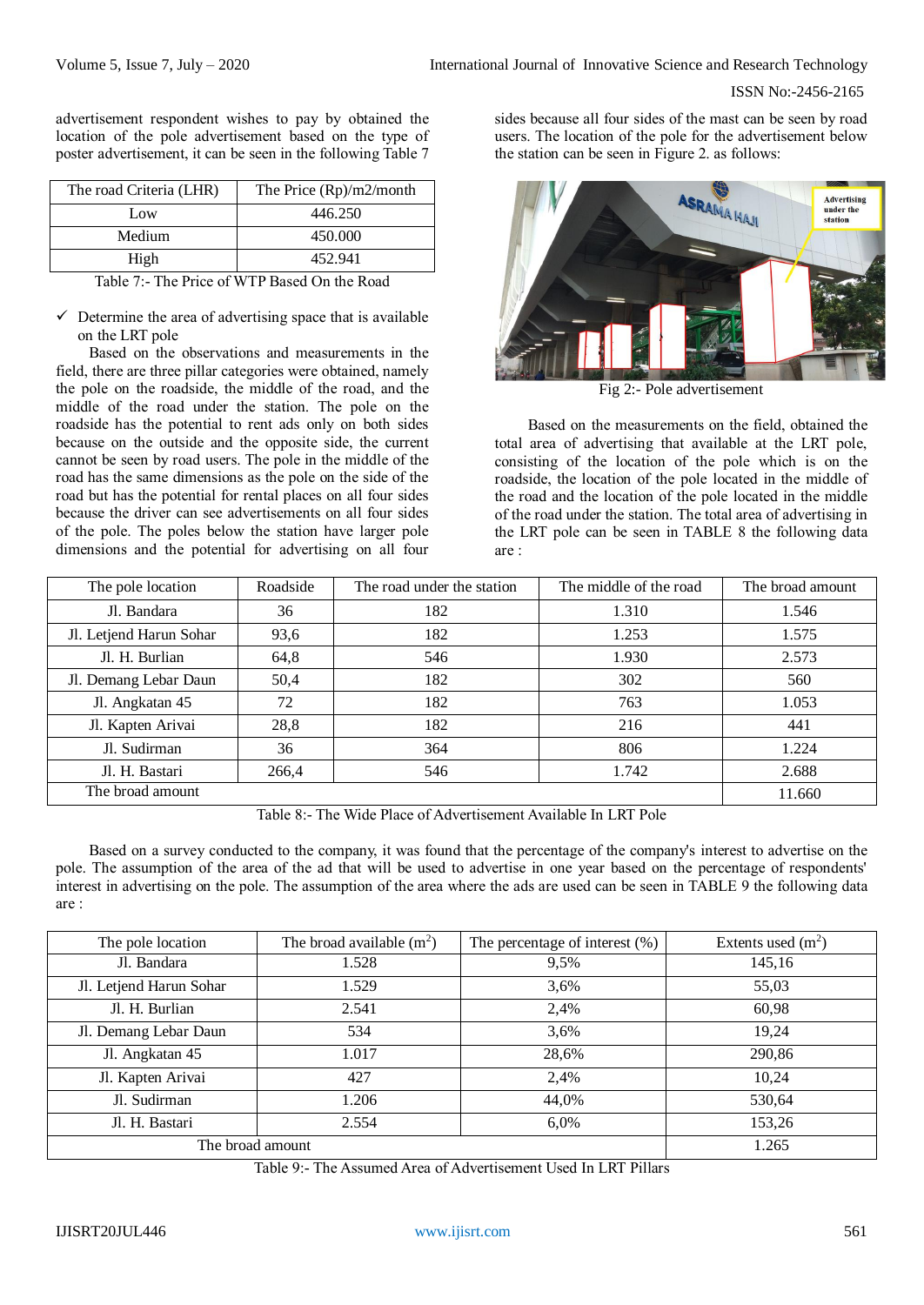According to table IX, it was found the assumption of the area of the ad that will be used to advertise is 1.265 m2 with the huge potential of the pole ad are on the sudirman street that has 44% from the available of the extents. The great potential of the interesting is on the sudirman street because it has a high LHR category, market, and shopping area, until invites the companies to advertise there.

 $\checkmark$  Determine the total income from the advertisement rent in pole

To get the total income from advertising rent on the pole respondent can using the calculation based on the steps above.



Fig 3:- Advertisement Location in the outside crossing wall of rail

| The pole location       | Price $(Rp)$ /m2 /month | The broad available (m2) | Duration (month) | Income $(Rp)/year$ |
|-------------------------|-------------------------|--------------------------|------------------|--------------------|
| Jl. Bandara             | 450.000                 | 145,16                   | 12               | 783.864.000        |
| Jl. Letjend Harun Sohar | 446.250                 | 55,03                    | 12               | 294.683.508        |
| Jl. H. Burlian          | 450.000                 | 60,98                    | 12               | 329.287.680        |
| Jl. Demang Lebar Daun   | 452.941                 | 19,24                    | 12               | 104.566.322        |
| Jl. Angkatan 45         | 450.000                 | 290,86                   | 12               | 1.570.654.800      |
| Jl. Kapten Arivai       | 450.000                 | 10,24                    | 12               | 55.313.280         |
| Jl. Sudirman            | 452.941                 | 530,64                   | 12               | 2.884.183.347      |
| Jl. H. Bastari          | 446.250                 | 153,26                   | 12               | 820.728.720        |
|                         | 6.843.281.656           |                          |                  |                    |

Table 10:- The Prediction of the Advertisement Revnue in LRT Pole

According to the calculation on the step above obtained the rental price of the advertisement based on the type, location, the assumption of the space area of the advertisement was used. Then, the revenue from the advertisement rental can be calculated for one year. The total revenue from the rent for an advertisement for one year can be seen in TABLE 10.

Based on Table 10 was found that the income prediction from the rental of advertising space on the pole with the poster type of advertisement related to them are of advertising available in one year is Rp. 6,843,281,656 with the greatest income potential is on the pole located on Jalan Sudirman.

- Income from leasing advertisement on the outer walls of rails at the intersection
- $\checkmark$  Determine the desired advertisement type

Based on data processing, found that the type of advertisement is most desired to be installed is poster type with the percentage of respondents 43.9%. The calculation of income is focused only on poster ad types.

 $\checkmark$  Determine the price of WTP based on the type of ad and location of the intersection

To get prices based on the type of advertisement, tabulation of the ad price desired by the poster type and calculated using the WTP equation (2). Calculation results can be seen in the Table 11 as follows:

| Intersection area             | The type | The price $(Rp)$ /m2 |
|-------------------------------|----------|----------------------|
|                               | of ad    | /month               |
| Simpang Alang-<br>Alang Lebar | Poster   | 500.000              |
| Simpang Bandara               | Poster   | 375.000              |
| Simpang Polda                 | Poster   | 500.000              |
| Simpang 45                    | Poster   | 885.714              |
| Simpang Arivai                | Poster   | 438.889              |
| Simpang Charitas              | Poster   | 525.000              |
| Simpang Jakabaring            | Poster   | 500.000              |

Tabel 11:- The Price of WTP Based On the Intersection Area

 $\checkmark$  Determine the available of the advertisement space

Determination of the area of advertisement space available on the outer wall of the rail at the intersection based on the observation and the measurement in the field. For the advertisement location on the railroad track at the intersection can be seen in Figure 3. as follows:

According to the observation, LRT route passed several intersections located in Palembang city, however, there are only 7 (seven) intersection that has traffic light. The location of intersection that has traffic light was chosen because it makes drivers possible to see the outside wall of rail and has waiting time to see an advertisement. The result of measurement in the field was that length and height of advertisement space was obtained that is available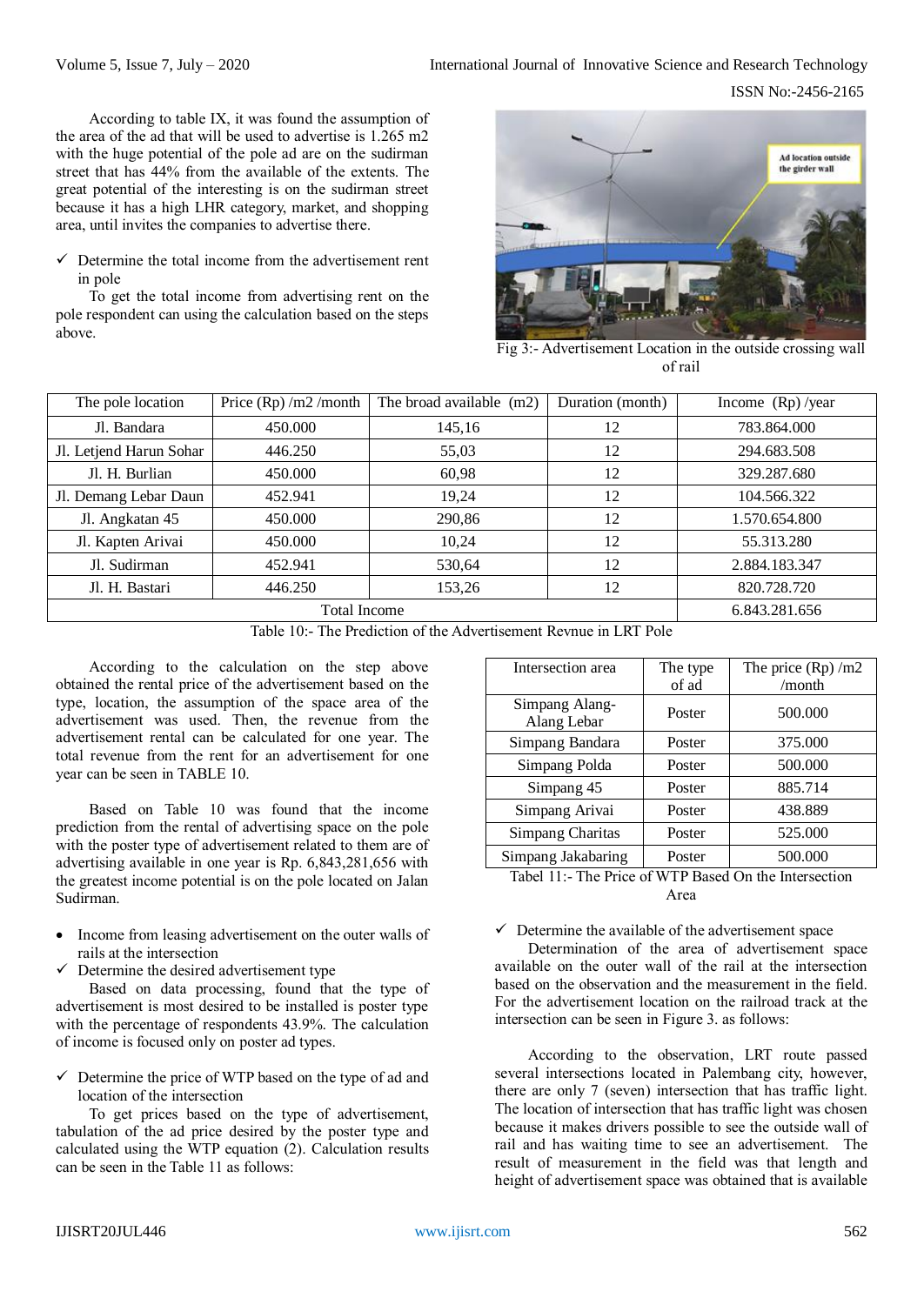in the outside wall of RLT rail located in the intersection. The area of advertisement wall can be seen in table 12 as follows:

| Name of intersection           | Area $(m2)$ |
|--------------------------------|-------------|
| Alang-Alang Lebar intersection | 192,5       |
| Airport intersection           | 137,5       |
| Polda intersection             | 130         |
| 45 intersection                | 325         |
| Arivai intersection            | 210         |
| <i>Charitas</i> intersection   | 112,5       |
| Jakabaring intersection        | 100         |
| Total                          | 1.208       |

Table 12:- The Width of Available Advertisement

According to the survey, the percentage of company interested in each intersection was found. The assumption of advertisement space area will be used for ads in a year is based on the respondent's interest in advertising on the outer wall of the railroad at the intersection. Assumption of the area that ads will be used can be seen form the table 13 as follows:

| Intersection<br>Location             | Available<br>area $(m2)$ | Percentage of<br><b>Attentiveness</b><br>(% ) | Used<br>Area<br>(m <sup>2</sup> ) |
|--------------------------------------|--------------------------|-----------------------------------------------|-----------------------------------|
| Alang-Alang<br>Lebar<br>Intersection | 192,50                   | 20%                                           | 38                                |
| Airpot<br>Intersection               | 137,50                   | 11%                                           | 15                                |
| Polda<br>Intersection                | 130,00                   | 5%                                            | 6                                 |
| 45 Intersection                      | 325,00                   | 23%                                           | 74                                |
| Arivai<br>Intersection               | 210,00                   | 23%                                           | 48                                |
| Charitas<br>Intersection             | 112,50                   | 17%                                           | 19                                |
| Jakabaring<br>Intersection           | 100,00                   | 3%                                            | 3                                 |
|                                      | <b>Total Area</b>        |                                               | 202                               |

# Table 13:- Assumption of Area of Advertisement Space Used

According to table 13, it is obtained that the assumption area of advertisement space that is used in the wall outside rail located in the intersection is 202 m2 with the highest attentiveness in two intersection. The intersection that caught highest number of attentiveness is 45 intersection and Arivai intersection with percentage of 23% each.

# $\checkmark$  Calculating the total of revenue

According to the measurement that has been done in above stage, it can be calculated that total income from rental the advertisement space located on the outer wall of the railroad at the intersection. The calculation of the total income from rents of poster-type advertisement on the outer walls of the railroad located at the intersection with available area for one year can be seen in table 14 below:

| Intersection Location                                       | Advertise-ment Type | Price $(Rp)$ /m <sup>2</sup> /month | width $(m^2)$ | Period (Month) |            | Income      |
|-------------------------------------------------------------|---------------------|-------------------------------------|---------------|----------------|------------|-------------|
|                                                             |                     |                                     |               |                |            | (Rp)        |
| Alang-Alang Lebar Intersection                              | Poster              | 500.000                             | 38            | 12             |            | 227.535.000 |
| Airport Intersection                                        | Poster              | 375.000                             | 15            | 12             |            | 65.587.500  |
| <i>Polda</i> Intersection                                   | Poster              | 500.000                             | 6             | 12             |            | 35,100,000  |
| 45 Intersection                                             | Poster              | 885.714                             | 74            | 12             |            | 784.122.857 |
| Arivai Intersection                                         |                     | Poster                              | 438.889       | 48             | 12         | 251.062.000 |
| <i>Charitas</i> Intersection                                | Poster              |                                     | 525.000       | 19             | 12         | 118.361.250 |
| <i>Jakabaring</i> Intersection                              | Poster              | 500.000                             | 3             | 12             | 18,000,000 |             |
| Total income of advertisement outside rail<br>1.499.768.607 |                     |                                     |               |                |            |             |

Table 14:- Income Prediction of Advertisement Space Rental Outside LRT Rail Located In Intersection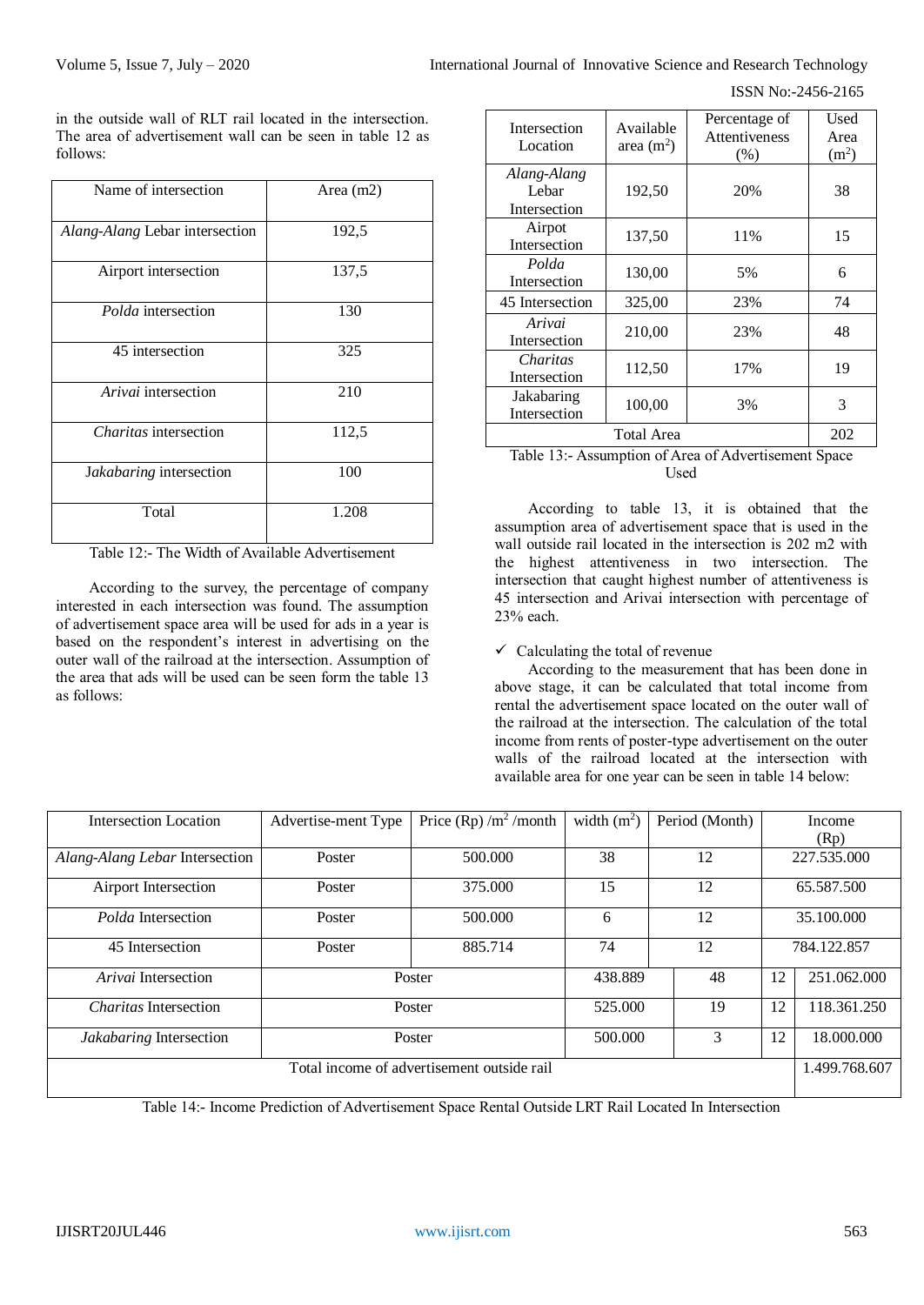ISSN No:-2456-2165

The income from ads space rental with the type of poster ad according to area width of available ads space within a year is Rp. 1.499.768.607 with the potential of highest income in intersection 45.

- Income from advertisement space in LRT rail
- $\checkmark$  Determining the type of advertisement

According to the survey result and data analysis, it is obtained that the most desired type of advertisement to be shown in rail is poster with the percentage of respondent is 62,5% install in train ceiling, train floor, and outside body of LRT train.

 $\checkmark$  Determining WTP price according to the type of advertisement

According to the survey, the price of poster that respondent's willing to pay was obtained. To get the price according to the type of advertisement, poster advertisement price tabulation was done and measure with WTP (2) equation. The result of measurement can be seen in Table 15 as follows:

| Advertisement       | Type of       | Price (Rp) $/m^2$ |
|---------------------|---------------|-------------------|
| location            | advertisement | /month            |
| Train ceiling       | Poster        | 530.000           |
| <b>Train Floor</b>  | Poster        | 500.000           |
| Outside body of the | Poster        | 416.667           |
| train               |               |                   |

Table 15:- WTP Price According To the Location of Train Advertisement

According to Table 15, there are 3(three) types of price based on the location of advertisement in LRT train which are train ceiling Rp. 530.000, train floor Rp. 500.000, and outside body of the train Rp. 416.667.

 $\checkmark$  Determining the area of advertising space available

Determination of the area of advertising space available on the train based on observations and measurements in the field. Based on the three proposed advertisement locations, namely on the train ceiling with the advertisement hanging on ceiling, in train floor with the advertisement glued to the floor and in outside body of train. The advertisement location of train can be seen in figure 4 as follows:



Fig 4:- Ads location on the train

Based on observations and measurements in the field, we get the area of advertising on the LRT train. The area of the advertisement is based on 3 (three) ad locations, namely on the train ceiling, on the train floor and on the outside wall of the train. The area of advertising available on the LRT train can be seen on Table 16 the following :

| Location of<br>ads       | dimension<br>(m) | location | Amount<br>of train | Area<br>(m <sup>2</sup> ) |  |
|--------------------------|------------------|----------|--------------------|---------------------------|--|
| Ceiling                  | (1x0,25)         | 18       |                    | 22,5                      |  |
| Floor                    | (1,2x46,8)       |          | 5                  | 280,8                     |  |
| Outside<br>body of train | (2x46,8)         | 2        | 5                  | 936                       |  |
| Total<br>1.239           |                  |          |                    |                           |  |

Table 16:- The Width of Available Ads Space on Train

Based on survey results, a percentage of advertising interest is obtained based on the location chosen.

| Ads location                 | Available<br>area $(m2)$ | Attentiveness<br>Percentage<br>(% ) | <b>Used Area</b><br>(m <sup>2</sup> ) |
|------------------------------|--------------------------|-------------------------------------|---------------------------------------|
| Ceiling                      | 17,82                    | 79%                                 | 14,11                                 |
| Floor                        | 35,1                     | 13%                                 | 4,39                                  |
| Outside body of<br>the train | 77,68                    | 8%                                  | 6,45                                  |
| <b>Total Area</b>            |                          |                                     | 24,95                                 |

Table 17:- Area Assumption of Used Ads

The assumption of the area of the ads that will be used to advertise on the train in one year is based on the percentage of respondents' interest in advertising on the train. The assumption of the ads area that will be used can be seen in table 17.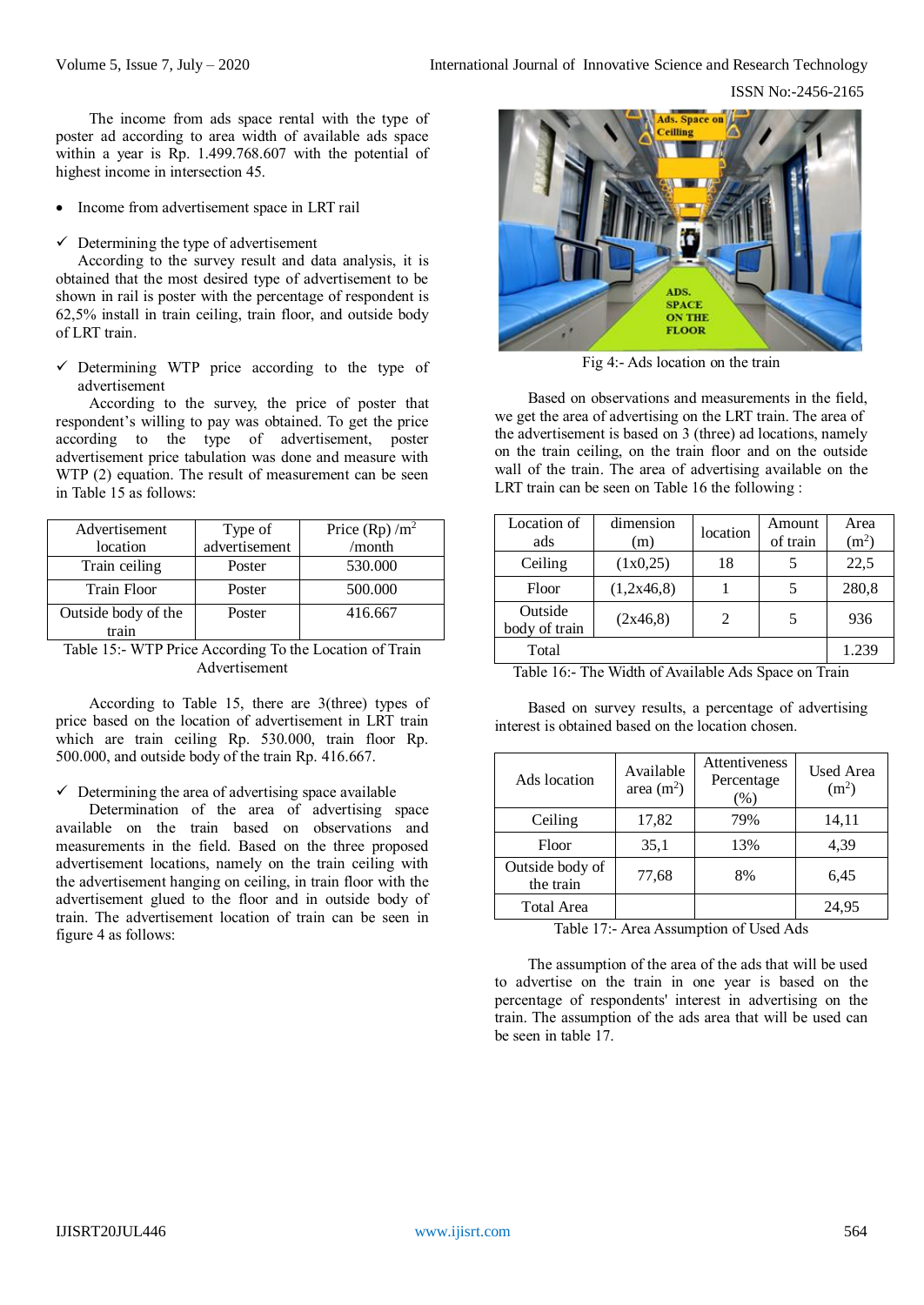According to Table 17, The area width of used ads space according to the location of LRT train ads is 24,95 m<sup>2</sup> with the percentage of ceiling ads 57%, in train floor 18% and outside body of train is 26%.

 $\checkmark$  Calculating the total of income from LRT train ads rent

To get the total income from advertisement rent on the train, a calculation is done by predicting revenue for one year of rental. The total income from rent a place to advertise on the LRT train for one year can be seen in the following table 18:

| Ads location              | Ads type | Price $(Rp) / m2 / Month$ | Width $(m^2)$ | Period (Month) | Income $(Rp)$ /year |
|---------------------------|----------|---------------------------|---------------|----------------|---------------------|
| Train ceiling             | Poster   | 530,000                   | 17.82         |                | 113.335.200         |
| Train floor               | Poster   | 500,000                   | 35,1          |                | 210.600.000         |
| Outside body of the Train | Poster   | 416.667                   | 77,688        |                | 388.440.000         |
| Total income              |          |                           |               |                | 712.375.200         |

Table 18:- Income Prediction of Train Ads Space

According to Table 18, the total income prediction from train ads space with the type of ads of poster according to the area of available ads space in a year is Rp. 712.375.200.

# Total income of ads rental

Total income from ads rental was obtained through addition of income ads located in station, in the pole, wall outside rail located in intersection and in LRT train. The result of measurement can be seen in the table 19 as follows:

| Ads location      | Income $(Rp)$ /Year |
|-------------------|---------------------|
| <b>Station</b>    | 1.025.290.532       |
| Pole              | 6.843.281.656       |
| Outside wall rail | 1.499.768.607       |
| Train             | 712.375.200         |
| Total             | 10.080.715.996      |

Table 19:- Income Total of Advertisement Rental

According to Table 19, the total income that will be received by LRT management if all ads space rental is fully filled in a year is Rp. 10.080.715.996.

## *Income from trade kiosk rent*

To calculate income from rental of trade kiosks based on a survey conducted to companies in the city of Palembang, the calculation steps are as follows:

 $\checkmark$  Determining the rental price of kiosk (WTP)

To get the rental price of a trade kiosk based on the location of the station, a cross tabulation is done between the station location and the price to be paid and calculated using the equation WTP (3), based on the calculation results, the rental price of the kiosk is obtained as in TABLE 20. as follows:

| <b>Station Criteria</b> | Price $(Rp)/m^2$ /month |
|-------------------------|-------------------------|
| Crowded                 | 460.000                 |
| Medium                  | 437.000                 |
| desolate                | 418.000                 |

Table 20:- WTP Price of Trade Kiosk According To Station Criteria

According to Table 20, the price of kiosk leases per squared meter in a month according to the criteria of station. If the station is crowded, the price is Rp. 460.000, station with the medium crowd is Rp. 437.000 and desolate station is Rp. 418.000 in one month rental.

#### $\checkmark$  Determine the area of kiosk rent available

According to the data obtained [12] and the result of observation in the field, it was obtained the available location for kiosk rental can be seen in figure 5 as follows:



Fig 5:- Location of Kiosk Rental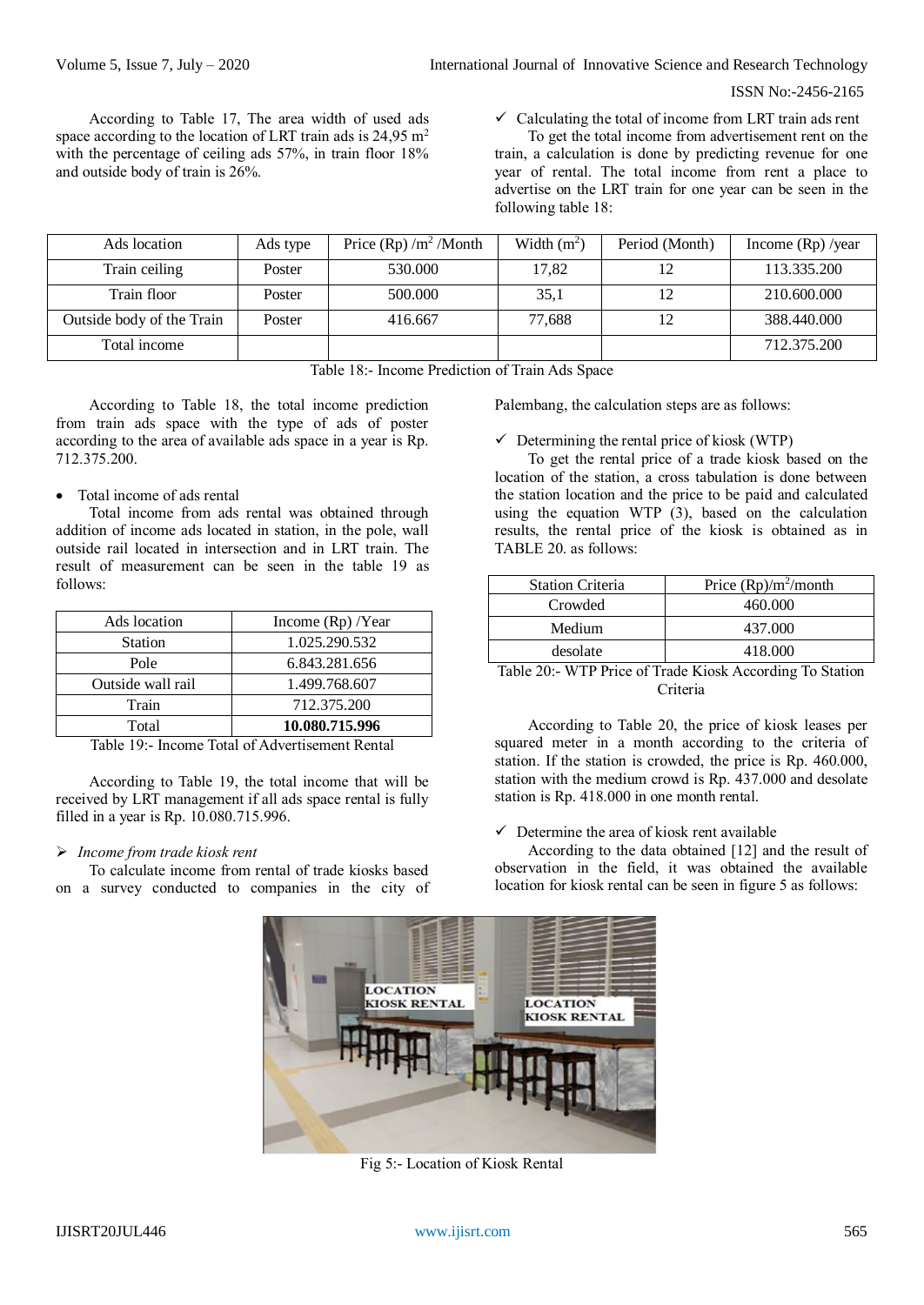According to field measurement, it was obtained that the area of kiosk rental available in two typical station. The area of kiosk rental can be seen in the table 21, as follows:

| <b>Station Type</b>    | Dimension (m) | Kiosk Location | Width $(m^2)$ / station | <b>Amount of Station</b> | Total width $(m^2)$ |
|------------------------|---------------|----------------|-------------------------|--------------------------|---------------------|
| <b>Typical Station</b> | (2x2)         |                | 53,5                    | 12                       | 642                 |
|                        | (5x2,5)       |                |                         |                          |                     |
| <b>Airport Station</b> | (3x2,4)       |                | 14,4                    |                          | 14,4                |
| Total                  |               |                |                         |                          | 656,4               |

Table 21:- The Total Area of Kiosk Rental Available

Based on a survey of companies in the city of Palembang, a percentage of interests in renting a kiosk is based on the location of the desired station. The percentage of interest in renting a kiosk is used as an assumption of the

area of the kiosk that will be used at the station in one year. Assumption of the area of the trade kiosk to be used can be seen in table 22. As follows:

| Station        | Available Width $(m^2)$ | Attentiveness Percentage (%) | Used Percentage $(m2)$ |
|----------------|-------------------------|------------------------------|------------------------|
| Airport SMB II | 14,4                    | 31%                          | 4,45                   |
| Asrama Haji    | 53,5                    | 6%                           | 3,24                   |
| Bumi Sriwijaya | 53,5                    | 1%                           | 0,65                   |
| Demang         | 53,5                    | 19%                          | 10,38                  |
| Cinde          | 53,5                    | 2%                           | 1,30                   |
| Polresta       | 53,5                    | 2%                           | 1,30                   |
| Jakabaring     | 53,5                    | 22%                          | 11,67                  |
| <b>RSUD</b>    | 53,5                    | 1%                           | 0,32                   |
| Garuda Dempo   | 53,5                    | 1%                           | 0,32                   |
| Dishub         | 53,5                    | 15%                          | 7,78                   |

Table 22:- Assumption of Used Kiosk Area

 $\checkmark$  Measure the income from kiosk rental

According to the measurement that has been done, the income from Sumsel kiosk rental can be seen from table 23 as follows:

| Station             | Price $(Rp)/m^2/M$ onth | Available area $(m2)$ | Period of Rent (month) | Income $(Rp)$ /year |
|---------------------|-------------------------|-----------------------|------------------------|---------------------|
| Bandara SMB II      | 460.000                 | 4,45                  | 12                     | 24.569.018          |
| Asrama Haji         | 460.000                 | 3,24                  | 12                     | 17.898.182          |
| Bumi Sriwijaya      | 460.000                 | 0.65                  | 12                     | 3.579.636           |
| Demang              | 437.000                 | 10,38                 | 12                     | 54.410.473          |
| Cinde               | 437.000                 | 1,30                  | 12                     | 6.801.309           |
| Polresta            | 437.000                 | 1,30                  | 12                     | 6.801.309           |
| Jakabaring          | 437.000                 | 11,67                 | 12                     | 61.211.782          |
| <b>RSUD</b>         | 418.000                 | 0,32                  | 12                     | 1.626.400           |
| Garuda Dempo        | 418.000                 | 0.32                  | 12                     | 1.626.400           |
| Dishub              | 418.000                 | 7,78                  | 12                     | 39.033.600          |
| <b>Total Income</b> |                         |                       |                        | 217.558.109         |
|                     |                         |                       |                        |                     |

Table 23:- Income Prediction of Kiosk Rental

Based on Table 23, it was found that the total income that would be received by the LRT manager if all the rental kiosks that were assumed to be used were fully filled were Rp. 217.558.109 in one year.

## *The income of ATM stall rental*

Below is the steps to measure the income from atm stall rent according to respondents' answer:

 $\checkmark$  Determine price of rent that want to be paid according to the location of station.

To obtained rent price according to the location of station, therefore, cross tabulation was done between station location and the paid price then price that can be measure using WTP(4) equation, so the price of ATM rent stall according station criteria was obtained. Rent price in one year according to willingness to pay (WTP) can be seen in table 24 as follows: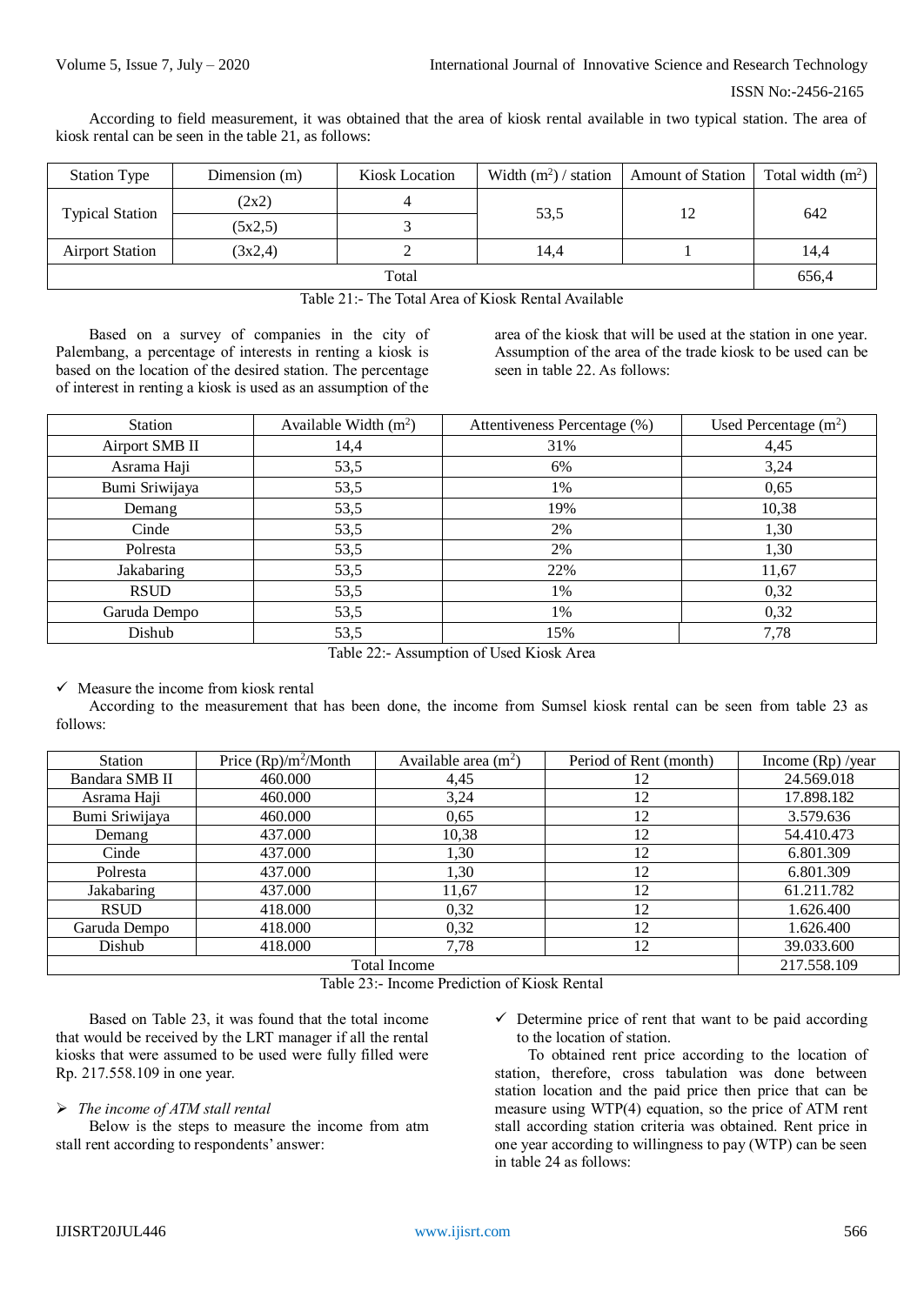ISSN No:-2456-2165

| Station criteria according to the<br>amount of passengers            | Price (Rp) /unit /year               |  |  |
|----------------------------------------------------------------------|--------------------------------------|--|--|
| Few passengers                                                       | 20.636.364                           |  |  |
| Medium                                                               | 23.333.333                           |  |  |
| Many passengers                                                      | 23.750.000                           |  |  |
| 1.773.601.11.1<br>$\mathbf{u}$<br>$\sim$ $\lambda$<br>$\overline{ }$ | $\mathbf{m}$ $\alpha$ . $\mathbf{r}$ |  |  |

Table 24:- WTP Price ATM Stall According To Stations' Criteria

 $\checkmark$  Determining the amount of unit that can be install in station

According to the data that obtained [12], observation and measurement in the field, the available width area obtained for ATM stall rental can be seen in figure 6 below:



Fig 6:- Location of ATM stall rental

According to the result of measurement with the total of width that obtained with the size of a unit ATM is 1 meter, therefore, it can be measure the amount of ATM slot that can be install can be seen in table 25, as follows:

| <b>Station Type</b>    | Length (m) | Width $(m)$ | Point | Solt total station | <b>Station Total</b> | Slot total of ATM |
|------------------------|------------|-------------|-------|--------------------|----------------------|-------------------|
| <b>Typical Station</b> |            |             |       |                    |                      | 60                |
| <b>Airport Station</b> |            |             |       |                    |                      |                   |
| Total                  |            |             |       |                    |                      | 64                |

Table 25:- Slot Total of ATM Available

According to Table 25, that total slot of ATM that can be installed in LRT station is 64 unit of ATM that spread across station typical of 60 slots and 4 slots in airport SMB II station.

According to the result of survey, company that choose to install the ads is just in the station that has many passengers. Meanwhile, in station that categorize for having few passengers, there is no company who is interested to install the ATM. Therefore, the assumption of the ATM stall amount that will be use in a year according to the percentage of respondent's attentiveness to rent ATM stall. Assumption of ATM stall amount that will be installed can be seen in table 26 as follows:

| <b>Station</b><br>Name   | Available<br>Slot | Percentage of<br>Attentiveness (%) | Unit of<br><b>ATM</b> |
|--------------------------|-------------------|------------------------------------|-----------------------|
| <b>SMB II</b><br>Airport |                   | 31,90%                             |                       |
| Asrama<br>Haji           |                   | 4,3%                               |                       |
| Bumi<br>Sriwijaya        |                   | 17,0%                              |                       |
| Ampera                   |                   | 23,4%                              | 2                     |
| <b>DJKA</b>              |                   | 17,0%                              |                       |

Table 26:- Assumption of Install ATM Stall

According to the table 26, slot assumption that will be used for ATM installment in LRT station is as much as 7 unit of ATM.

 $\checkmark$  Measuring the income of ATM stall rent

Based on the calculation, it can be calculated the predicted revenue from ATM stall rental at the South Sumatra LRT station if the assumption of the number of installed ATMs is 7 (seven) units, then revenue from ATM kiosk rental in one year can be seen in the following table  $27.$ 

| <b>Station Name</b>                 | Price (Rp)<br>$\mu$ nit | Unit           | Period<br>(year) | Income $(Rp)$ /<br>Year |
|-------------------------------------|-------------------------|----------------|------------------|-------------------------|
| <b>SMB</b> <sub>II</sub><br>Airport | 23.750.000              | $\mathfrak{D}$ |                  | 47.500.000              |
| Asrama Haji                         | 23.750.000              |                |                  | 23.750.000              |
| Bumi<br>Sriwijaya                   | 23.750.000              | 1              |                  | 23.750.000              |
| Ampera                              | 23.750.000              | $\mathfrak{D}$ |                  | 47.500.000              |
| <b>DJKA</b>                         | 23.750.000              |                |                  | 23.750.000              |
| Total                               |                         |                |                  | 166.250.000             |

Table 27:- Income of ATM Stall Rent

Based on Table 27, the prediction of income from ATM stall rental for one year is Rp. 166,250,000 assuming only the station has a many passengers were installed with ATM.

# *Income Generating Prediction*

Based on the calculations that have been done, it can be calculated the predicted increase in revenue for South Sumatra LRT operations that comes from rent revenue from ad sites (at stations, poles, railroad walls at intersections and on LRT trains), rental revenue from trade kiosks and rental revenue from ATM stall. Calculation results can be seen in table 28 As follows: